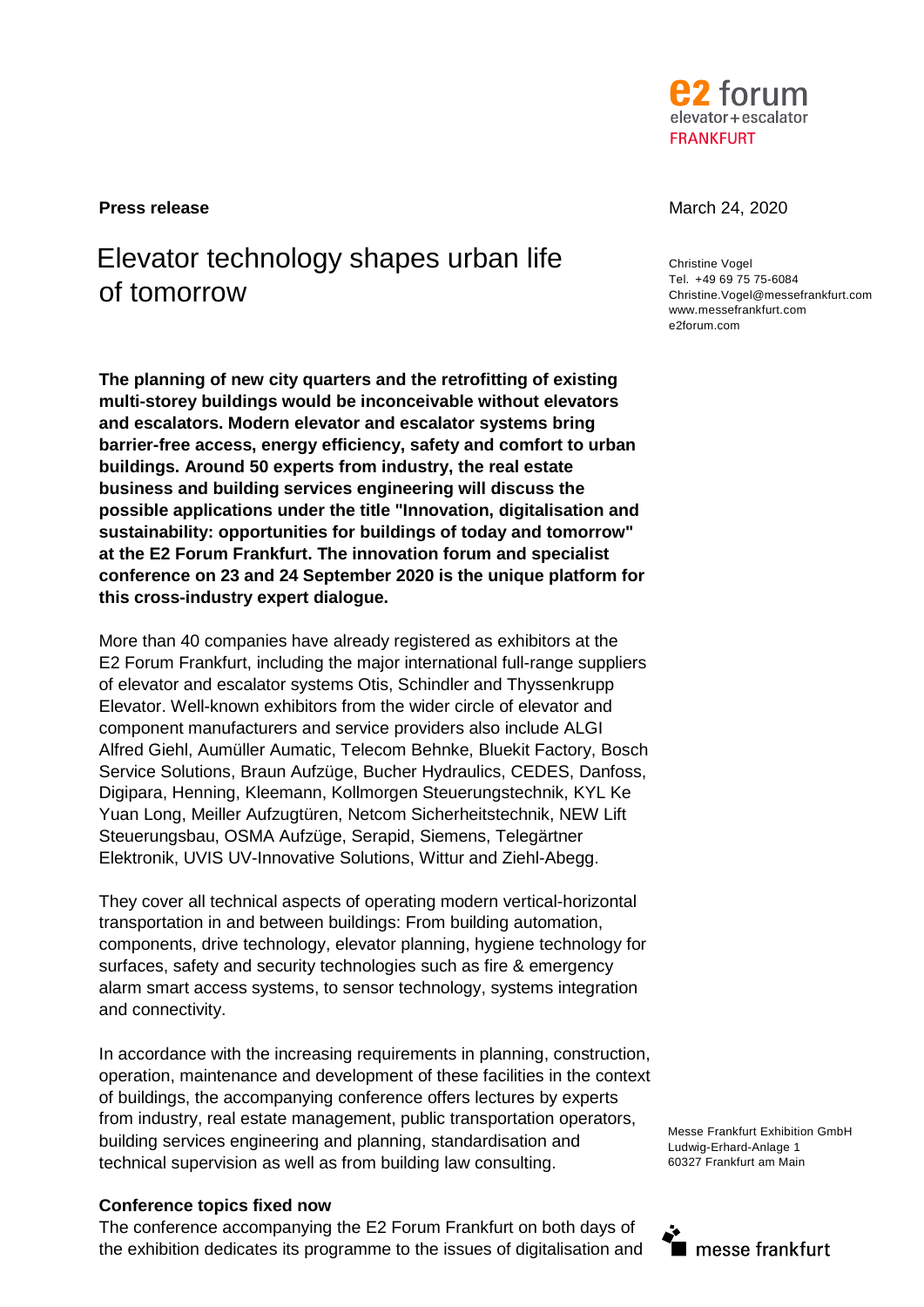the technical and sustainable integration in buildings and smart city concepts. At the opening (Wednesday, 23 September) the big names of the German and European elevator and escalator industry are expected to attend. Renowned digital expert Frank Rieger, speaker of Germany's Chaos Computer Club, will set the first highlight with his opening lecture on the subject of cybersecurity.



Congress Center Messe Frankfurt is the venue of the E2 Forum Frankfurt 2020. (Source: Sandra Gätke / Messe Frankfurt)

The opening speech will be followed by around 50 expert lectures on both conference days on these major topics:

- **•** Cybersecurity
- Digital infrastructure challenges and solutions
- The elevator in building design
- Barrier-free access and Construction in existing buildings
- Integration of elevators in modern buildings
- Urbanisation, Smart City, Sustainability
- Data interfaces to the building
- Elevators and escalators in the urbanisation process
- From maintenance to testing.

# **Advantage for early visitor registration by 30 June**

Entering into a dialogue between the elevator and escalator industry and decision-makers in building management: With its innovations and conference topics, the E2 Forum Frankfurt primarily addresses decisionmakers in the planning, construction and operation of modern buildings and infrastructures in urban areas, such as specialist planners in technical building equipment, real estate and housing managers, investors, operators (e.g. of elevator systems), transportation operators and companies, approved monitoring and standardisation bodies as well as industrial manufacturers.

Interested trade visitors may purchase their tickets already now online at www.e2forum.com – and take advantage of the preferential ticket price of 400 euros upon registration until 30 June 2020. Registration after this period will cost the standard price of 440 euros.

E2 Forum Frankfurt Conference & forum of innovations for vertical-horizontal transportation Frankfurt am Main, 23 + 24 September 2020